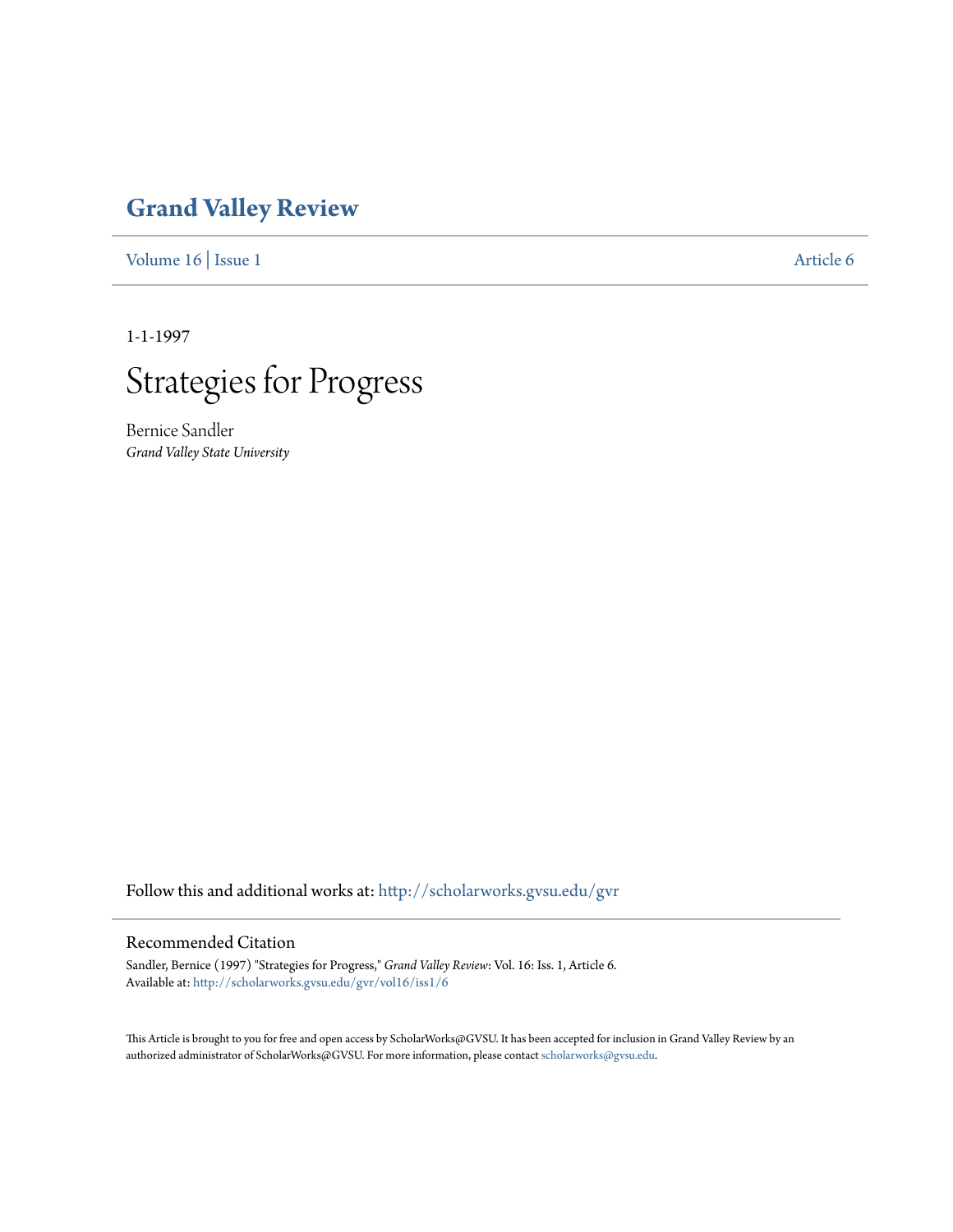## **STRATEGIES FOR PROGRESS**

### **adapted by the editor from a talk given at the institution of the GVSU Women's Commission, October, 1996**  *Bernice Sandler*

Sometimes, when I'm depressed and think that nothing much has changed for women in academia since 1969, I go through a little litany of progress to cheer myself up. Maybe you can use something similar when you are feeling pessimistic about your work on the women's commission. Sometimes it's more exhilarating to look back at what progress has been made than to look ahead at what has yet to be done. Here are six major changes.

One: In 1969, there were no laws prohibiting discrimination against women in higher education. Today, we have, in the United States, what is probably the most comprehensive set of laws in the world. It's not always as well enforced as we would like, but it is there and it has made an enormous difference in the academic world.

Two: Legislation has changed policies: we have gotten rid of most of the overt policies and practices that used to limit women students and faculty access to higher education and its programs. We used to have quota systems, not only in professional schools, such as medicine, engineering, and veterinary science, but also at the undergraduate level. At the University of Michigan, for example, women students made up 45% of the student body (even though the administration repeatedly denied that there was a quota), which meant that women had to have higher grades than men to be admitted. Cornell used to admit two women a year, no matter how smart the applicants, no matter how many wanted to enroll. The last time I looked, Cornell had about 65% women, because it no longer uses reproductive organs as a criterion for admission. On some campuses, there were rules requiring women to live on campus; men could live wherever they wanted. That requirement was used as a way to restrict the number of women students on campus: e.g., "We'd love to have more women but we just don't have enough dormitories."

At Johns Hopkins University, in the early '70s, women faculty couldn't join the faculty club; they were encouraged to join the faculty wives club. Today no department or school would openly allow such exclusion on its campus. I have a letter, from the '70s, sent to a woman candidate for a position at one of our finest New England institutions, which says, "Your qualifications are excellent, but we already have a woman in this department." Anti-nepotism rules have also disappeared. I knew many women who could not be hired because their husbands were on the faculty. They could be hired as secretaries but not as teachers. One woman taught full-time without receiving a salary, because her husband was teaching in the same department.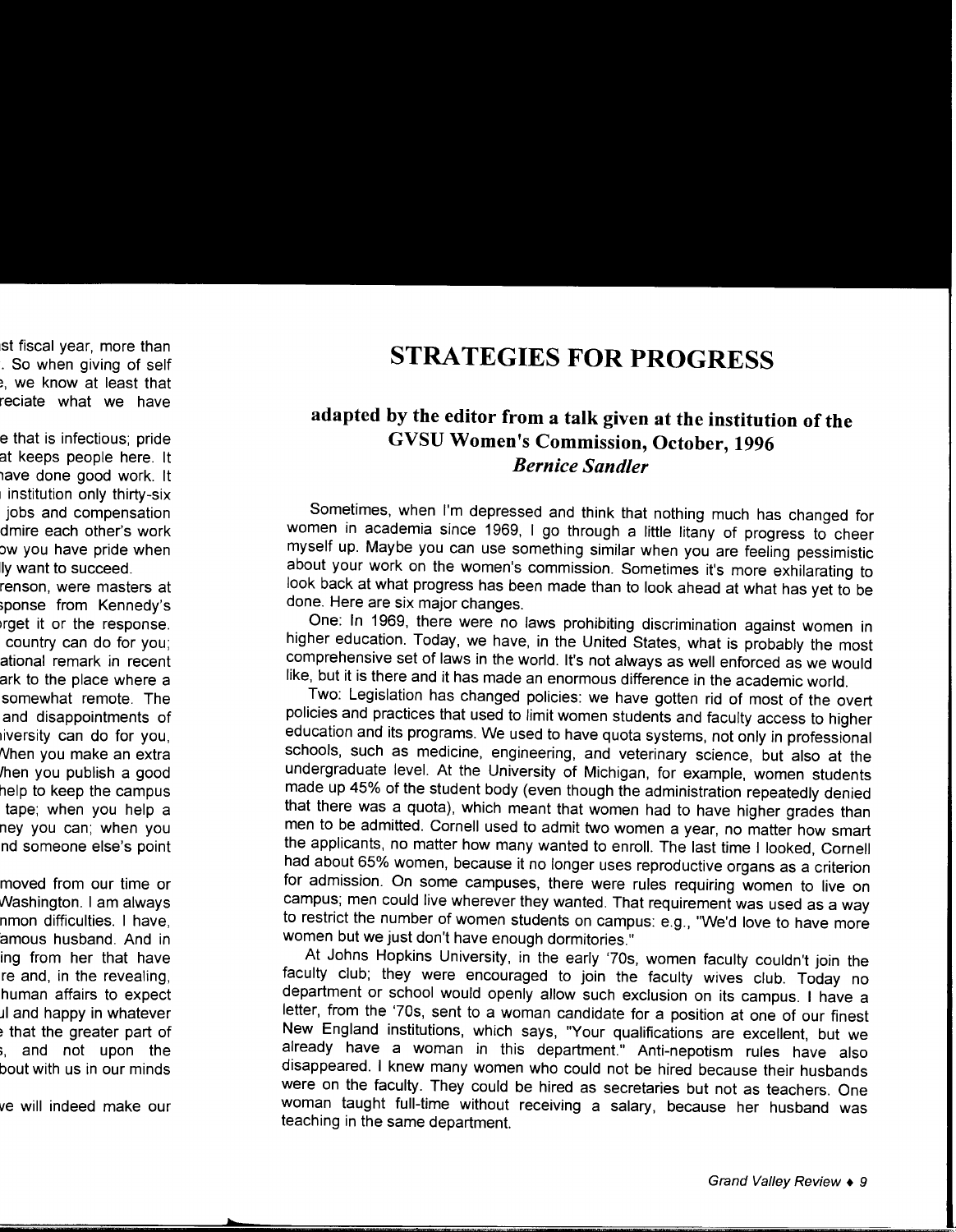We have made enormous progress in women's sports and physical education, although we have gone only from horrendous to very bad-but that is progress! Let me give you a few reminders of how awful it used to be. The University of Michigan has had a very strong intercollegiate athletic program, as you well know. In the '70s their budget for the men's programs was well over a million dollars. The budget for women was zero. What the women did to raise money for travel to their intercollegiate games was sell apples at the men's football games. At the University of Minnesota, women had no budget for athletic tape to wrap their wnsts or ankles to prevent injuries. But the men were very generous: they would give their grungy, used, sweaty tape to the women, who were very glad to get it, because it was all

they could get. The third change is that there now is at least an awareness that sex discrimination is a problem. Back when we were trying to get Title IX passed, I used to get a lot of letters from both women and men, asking, "Is there really discrimination on campus?" I believe that one of the reasons that Title IX did get through is that the higher education establishment officials did not recognize what we were trying to do and generally ignored us. When some of them were asked to testify, they said, and I am quoting almost verbatim, "There is no sex discrimination on campus, and, besides, it's not a problem." Had they known what was actually in Title IX and what its effects on athletics and other areas would be, 1t never would have passed. They were not really watching as closely as they normally did. So, certainly, awareness is a big change. In 1970 no college or university would have invited me or anyone else to come to campus to discuss issues about sex discrimination, because they were not seen as real issues. I was particularly proud of the honorary doctorate I got from Grand Valley in 1974, because most institutions at the time were not seeing women's work as worthy of recognition.

The fourth major change is that women are now energized and have organized to work on these issues. A commission on women on this campus didn't come about simply because someone said, "Hey, why don't we have one?" It happened because people worked for it and pressed for it. Back in 1970, I knew roughly 90% of the women on campus who were involved in pressing for change, because there weren't very many of us then. Today, it would be impossible on many a campus to know everyone there who cares about and works on women's issues. Moreover, there are hundreds of women's caucuses in the disciplines. I can remember having a conversation in the '70s with a group of women, in which we were saying, "Wouldn't it be great if someday there could be a conference just about women's issues?" Well, today you can't even keep up with all the women's conferences taking place.

The fifth change is that women's issues have become institutionalized. We have policies that prohibit discrimination; we have sexual harassment policies; we have affirmative action policies; we have women's commissions, programs for returning women, women's centers, research centers, and networks---all of these are ways of institutionalizing women's issues, and they all help women by sharing information and ideas.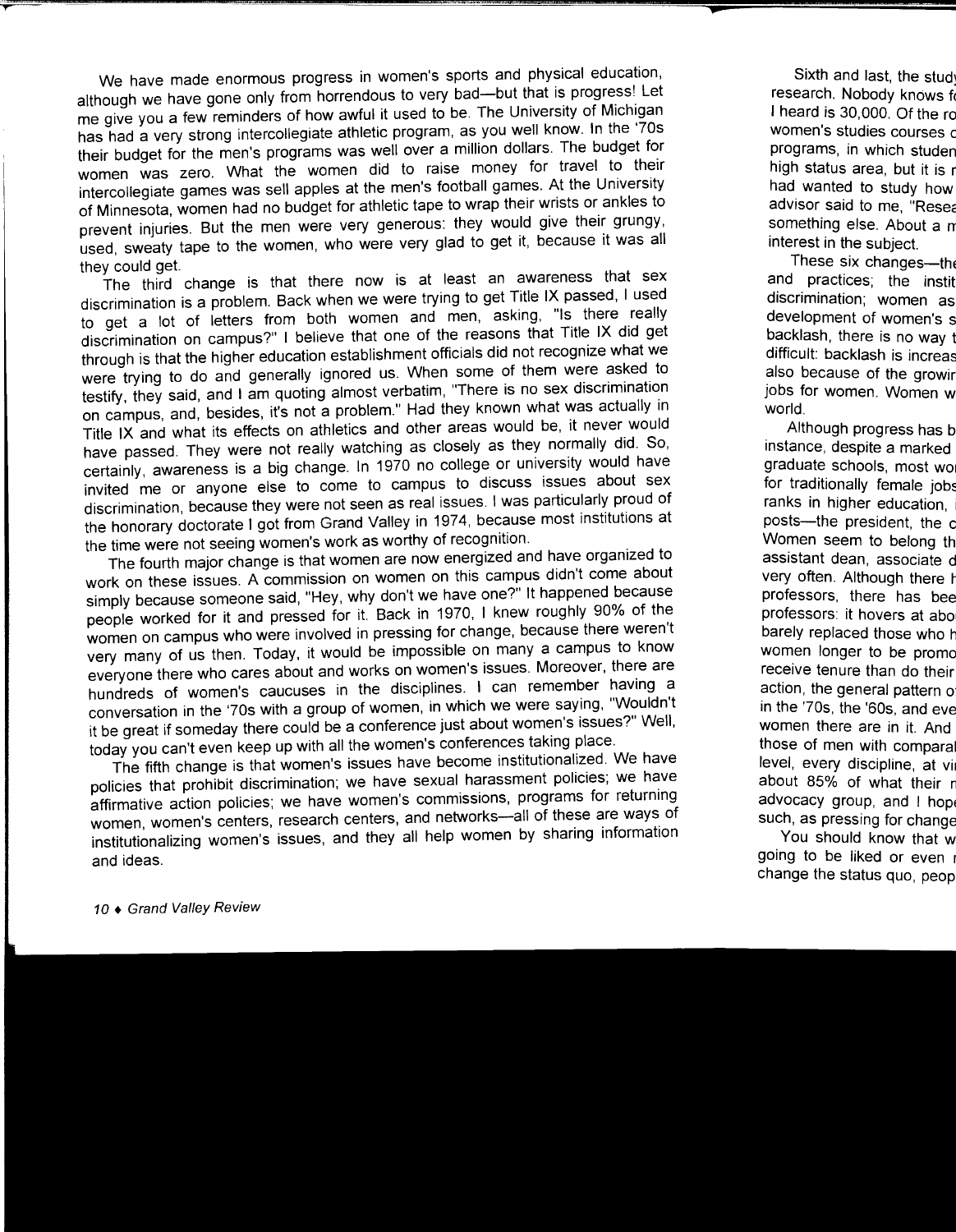Sixth and last, the study of women is now being included in the curriculum and in research. Nobody knows for sure how many courses there are, but the last estimate I heard is 30,000. Of the roughly 3,300 institutions of higher learning, two-thirds have women's studies courses of some sort; and several hundreds have women's studies programs, in which students can major or minor. Research on women is not yet a high status area, but it is much better than it was when I was in graduate school. I had wanted to study how women make vocational decisions, but my dissertation advisor said to me, "Research on women? That's not real research." So I wrote on something else. About a month after I had finished my work, I had completely lost interest in the subject.

These six changes-the legislation, the elimination of most of the overt policies and practices; the institutionalization of women's issues; awareness about discrimination; women as a new advocacy group and constituency; and the development of women's studies-are major accomplishments. Despite occasional backlash, there is no way to turn the clock back. Even so, the future is going to be difficult: backlash is increasing, partly because we have made a lot of progress, but also because of the growing realization that women are not merely wanting better jobs for women. Women want to change the institutions. They want to change the world.

Although progress has been made in these six areas, there is still much to do. For instance, despite a marked increase in the number of women in the professional and graduate schools, most women still major in traditional women's fields and prepare for traditionally female jobs. Despite an increase of women in the administrative ranks in higher education, in about 90% of all institutions, the three top academic posts-the president, the chief academic officer and the dean-are held by men. Women seem to belong the "Quadruple A Club": they are assistant to the dean, assistant dean, associate dean, or acting dean; but they don't get to be the dean very often. Although there has been a tremendous increase in women as assistant professors, there has been little change in the percentage of women as full professors: it hovers at about ten per cent. Women promoted to full professor have barely replaced those who have retired or died. Several studies indicate that it takes women longer to be promoted than similarly qualified men, and far fewer women receive tenure than do their brothers. After twenty-five years of so-called affirmative action, the general pattern of women employed in higher education is still what it was in the '70s, the '60s, and even the '50s. The more prestigious the job is, the fewer the women there are in it. And the salaries of women in academia are still lower than those of men with comparable training and experience at every age, every degree level, every discipline, at virtually every type of institution. Academic women earn about 85% of what their male counterparts earn. Women are a relatively new advocacy group, and I hope that this new women's commission will see itself as such, as pressing for change.

You should know that when you take on such a task you are not necessarily going to be liked or even respected for your efforts. Whenever a group tries to change the status quo, people who want to cling to the present or the past are going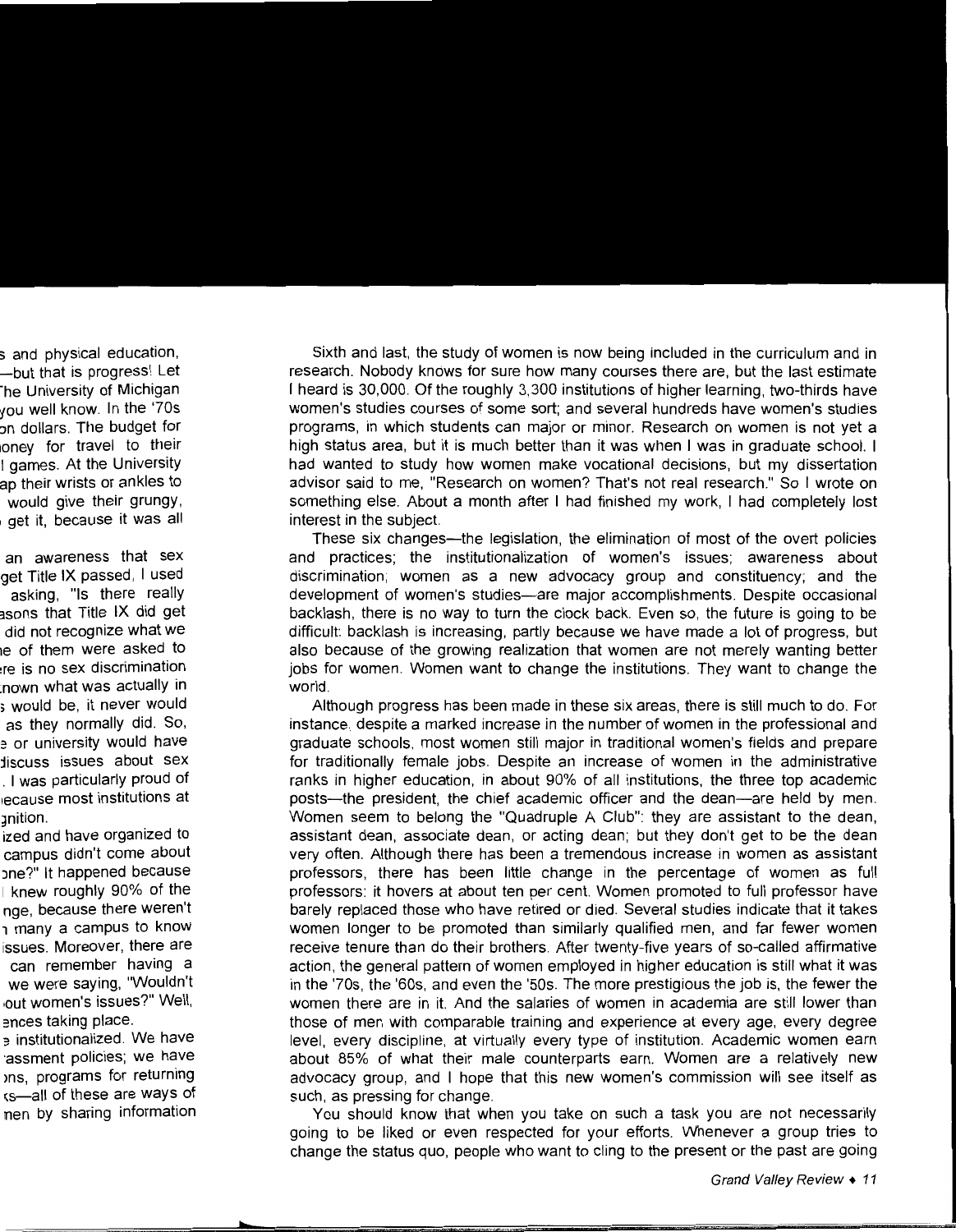to feel antagonized. You may not even personally benefit from your work. In all likelihood, someone else may be the beneficiaries, probably women who won't even know about or appreciate what you've done. We have all met women who believe that they became tenured or were admitted to graduate school or got a good job only because they were very good and not because of anything that the women's movement did. They have forgotten that somebody had to open the door so that their merit could be recognized. So if you want to be recognized for your good works and be thanked and loved and admired, being on the women's commission is probably not the road to that end.

In dealing with problems of discrimination, the commission should consider three tasks. The first is to develop strategies that will help women cope more effectively with discrimination. You can give them special training. You can teach them how to handle a budget so they can become administrators. You can have mentoring and support groups. The second is to come up with mechanisms for resolving problems with discrimination after they occur. But the most important task is to bring about structural change in the institution. Other women's commissions have found it useful to follow these five steps for bringing about such a change.

1. To start, figure out what it is you want to change. Perhaps it is the family leave policy or inequity in athletics. Perhaps the sexual harassment policy isn't working. The issue should be something that you care about and are willing to spend time and energy on, as well as something that's amenable to solution. It should be something specific, a particular policy or program or procedure. To want to change or eliminate all discrimination is a noble aim, but it's a lot easier to change a particular problem--like a policy on how we deal with sexual harassment—than to end all discrimination. It should also be an issue that will draw support from other groups, like organizations of students, unions, faculty, and people of color. You ought to take on short term issues as well as long term ones—the former because you need to feel successful, to feel good about a change early on; the latter because there are so many of them: e.g., adequate child care, sexual harassment (including student-to-student harassment), hiring and promotion, tenure, upward mobility for women, sexual assault, and the curriculum.

2. Develop an awareness on campus about the problem, because if people don't know that something is indeed a problem, they won't be interested in changing it. You need to sharpen the discontent of both women and men on campus, make them feel uncomfortable, so they will want to work for change. You need to document the problem-e.g., student-to-student harassment or sexist remarks in the classroomand get the word out about it. You can do a survey or a report or get a sympathetic student journalist to do a story on the issue. One of the problems in developing awareness is that sometimes there are differences in the ways in which women and men or white people and people of color view discrimination. White men are more likely to feel that if there is a new policy, the work against discrimination has been done; but women and men of color are more likely to be aware of subtle as well as overt discriminatory behaviors. White men are more likely to say, "Look how far we've come," whereas others may say, "Look at how far we still have to go."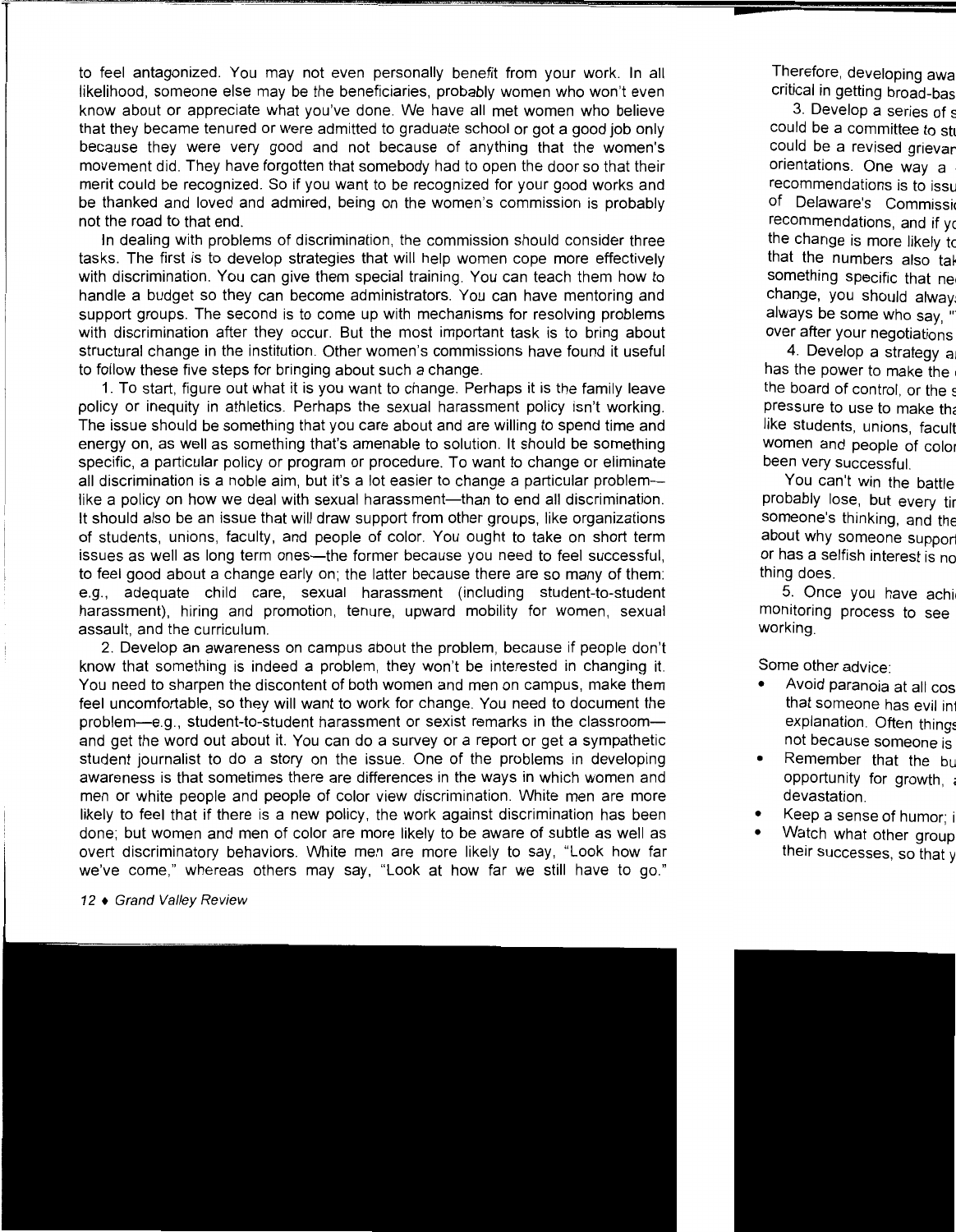Therefore, developing awareness about some of the subtle issues in discrimination is critical in getting broad-based support for change.

3. Develop a series of specific recommendations for alleviating the problem. One could be a committee to study the issue in detail and come up with solutions. Others could be a revised grievance procedure or a fact sheet on harassment for student orientations. One way a commission can develop awareness as well as make recommendations is to issue a yearly report, such as the one done by the University of Delaware's Commission. If your report is specific, with examples and recommendations, and if you have worked out strategies for implementation (see 4), the change is more likely to come about. In collecting your data, you should be sure that the numbers also take race into account, so that you can see if there is something specific that needs to be done for women of color. When you ask for change, you should always ask for more than you think you can get. There will always be some who say, "You're going too far"; so you need to have something left over after your negotiations and compromises.

4. Develop a strategy and plan for implementation. You need to figure out who has the power to make the change. Is it a department chair, the dean, the president, the board of control, or the state legislature? And you need to determine what kind of pressure to use to make that change happen. Try to get support from other groups, like students, unions, faculty, and people of color. In Washington, D.C., groups of women and people of color have been working together for a long time and have been very successful.

You can't win the battle every time. The first time you raise an issue, you will probably lose, but every time an issue is raised, it is an opportunity to sensitize someone's thinking, and the chances for change get better and better. Don't worry about why someone supports you: whether that person really cares about the issue or has a selfish interest is not important. The motivation doesn't count; doing the right thing does.

5. Once you have achieved your recommendations, you need to develop a monitoring process to see that they are indeed implemented and that they are working.

Some other advice:

- Avoid paranoia at all costs, even when it may be justified. If you begin to suspect that someone has evil intentions, check immediately to see if there's an alternate explanation. Often things happen because of incompetence or insensitivity and not because someone is sitting down and plotting some counter-action.
- Remember that the burden of second class citizenship also presents an opportunity for growth, a unique challenge, not just a time of bitterness and devastation.
- Keep a sense of humor; it may be the only thing to keep you from weeping.
- Watch what other groups on campus are doing. Seek them out and examine their successes, so that you don't have to start from scratch.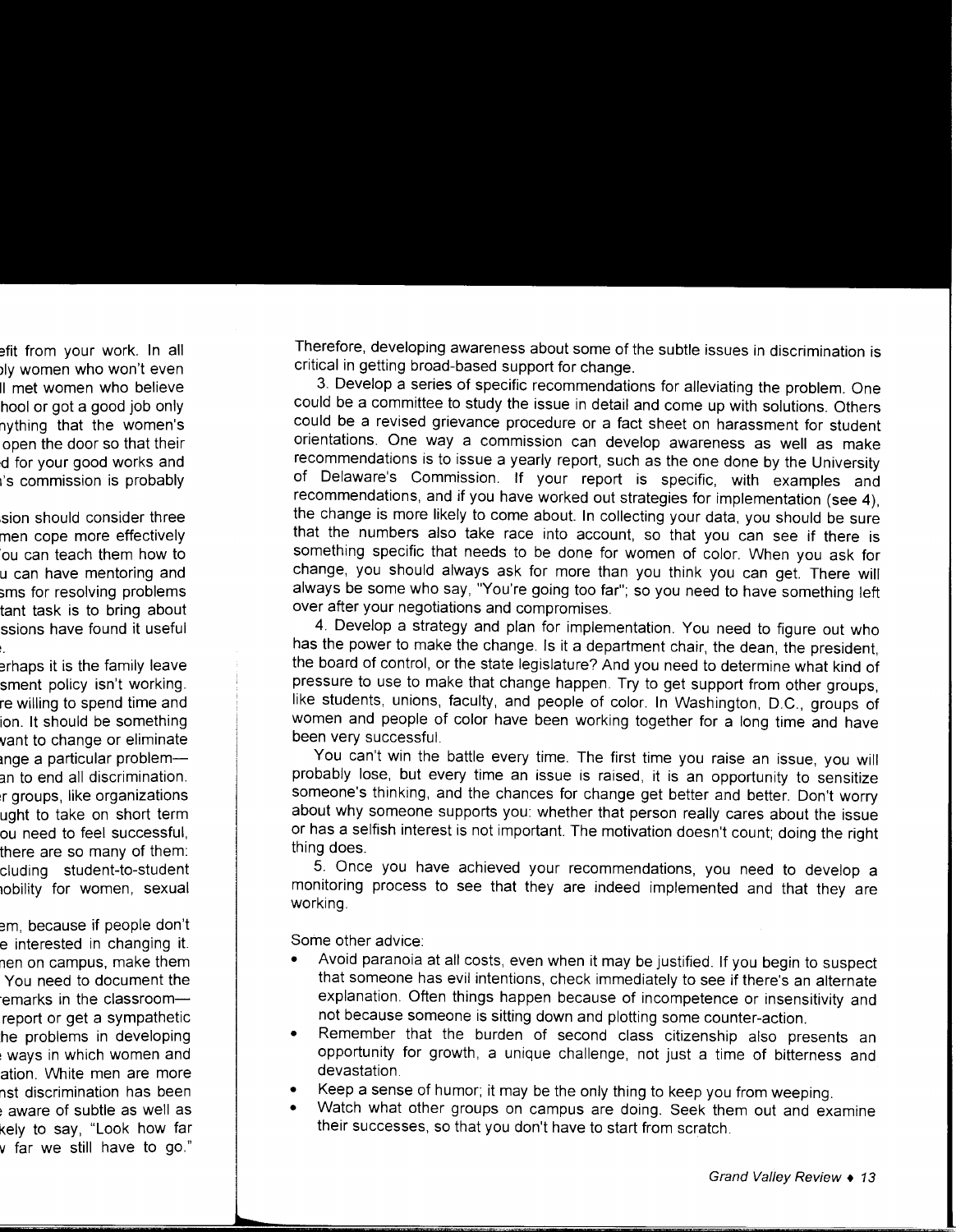One other strategy: To deal with overt acts of discrimination, you may be able to do "public shaming." If nasty graffiti appear on the walls or the sidewalks, the women's commission can ask the president to make a statement. If male coaches encourage their athletes to be disparaging of women-as does actually happen in some institutions--you should shame them publicly and press for change. Public shaming reassures the community that the community cares, and it reminds those who do ugly things that their behavior is not acceptable.

There is a story about a woman archeologist and her students who found a tablet buried in the Middle East. On it are inscribed these words, which are symbolic of what's happening to women everywhere: "And they shall beat their pots and pans into printing presses and weave their cloths into protest banners. Nations of women shall lift up their voices with nations of other women. Neither shall they face discrimination anymore." Now, that may sound apochryphal, but I believe that it may come from the "Book of Prophets," for what women are learning is the politics of power and the politics of change; and the campus, the nation, and the world will never again be the same.

#### **Responses to questions from the audience**

• On women's self-confidence:

Some very interesting research has been done on women's confidence and selfesteem in a number of areas—both in and outside academia—which shows that women are less likely than men to feel confidence in themselves and to recognize their own abilities. A study on self-esteem was done recently in Illinois on a group of high school valedictorians. They were asked, "Do you think you are brighter than your peers?" In response, 23% of the men and 21% of the women said yes. After two years of college, 22% of the men and only 4% of the women said yes. At graduation from college, 25% of the men, but not one woman answered yes. What's happening in our college classrooms? Something that is not helping women develop confidence. You can see this phenomenon elsewhere. If you ask men how they got their jobs, they will probably tell you why they deserved them-how clever they are and what they have accomplished. Women are more likely to say that they were very lucky or that they got the job because they knew someone. They are not very likely to say things like, "I wrote a really good letter and worked on my resume and practiced for my interview and had wonderful recommendations." Incidentally, about 75% of jobs are gotten because of a contact; nobody gets a job because of luck. You get a job because you were in the right place at the right time and had the right qualifications and so forth.

We're not sure exactly where lack of self-confidence comes from, but there's a lot of devaluation of women in the society as a whole. I'm the senior author of a recent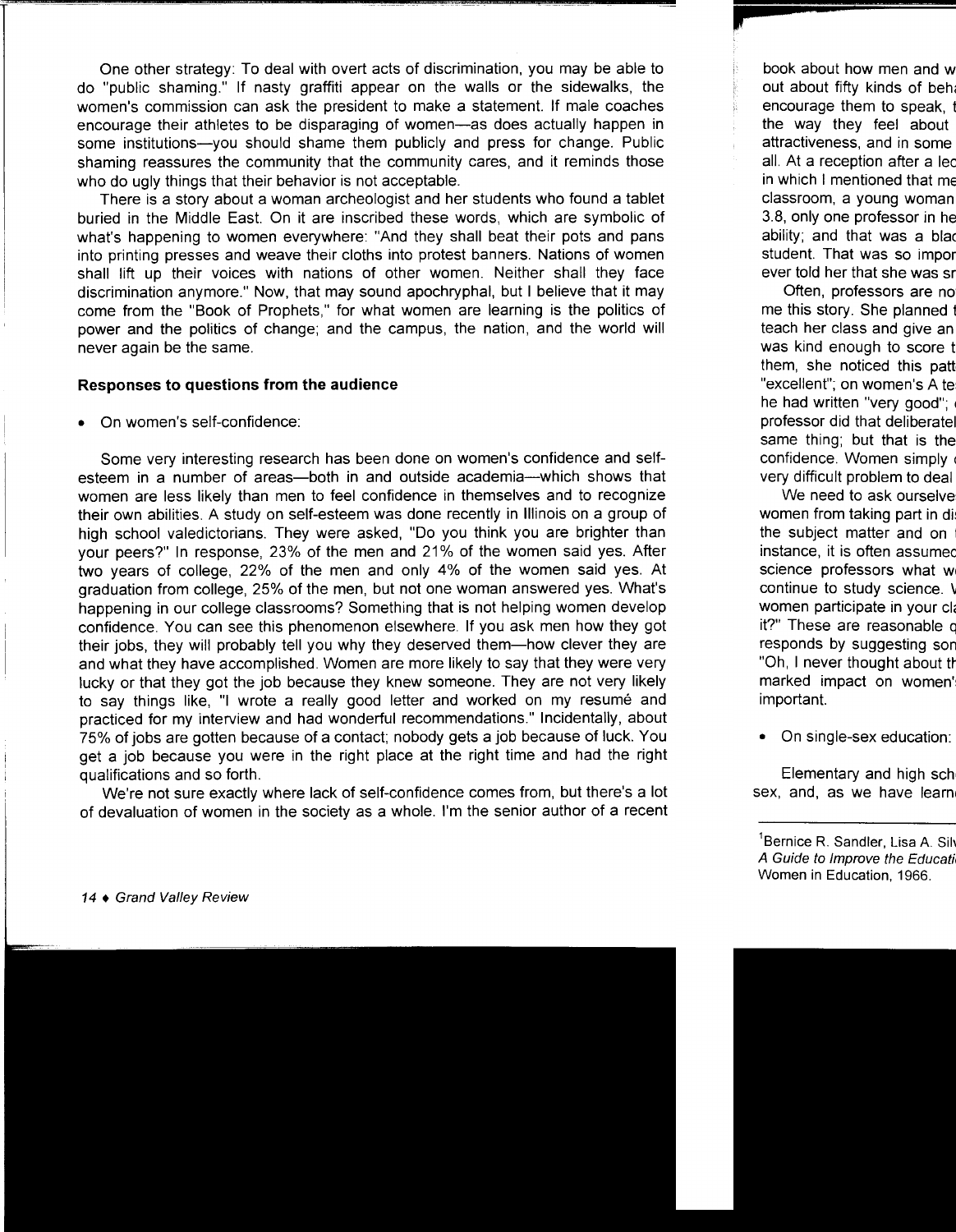book about how men and women are treated differently in the classroom.<sup>1</sup> We point out about fifty kinds of behaviors in which women are treated in ways that do not encourage them to speak, that denigrate their work, and that make a difference in the way they feel about themselves. Women students are praised for their attractiveness, and in some classes that's the only praise they get, if they get any at all. At a reception after a lecture I had given on the "chilly climate" in the classroom, in which I mentioned that men get much more praise and much more feedback in the classroom, a young woman said to me that, although her grade point average was 3.8, only one professor in her entire graduate career had ever praised her intellectual ability; and that was a black woman, who said that she thought like a graduate student. That was so important to her that it stood out, because nobody else had ever told her that she was smart or had valued her work.

Often, professors are not even aware of such subtle devaluation. A woman told me this story. She planned to be gone from campus and asked a male colleague to teach her class and give an objective test, which she had designed. He agreed and was kind enough to score the tests. As she looked at the papers before returning them, she noticed this pattern: on all the A tests taken by men he had written, "excellent"; on women's A tests, he had written "very good." On the B papers of men, he had written "very good"; on women's B papers "good." I don't think that the male professor did that deliberately, and perhaps a female professor would have done the same thing; but that is the kind of subtle devaluation that gnaws at a woman's confidence. Women simply don't get the kinds of reinforcement that men do. It is a very difficult problem to deal with, but one that we need to help women deal with.

We need to ask ourselves what we are doing in our classrooms that discourages women from taking part in discussions. Of course, their participation also depends on the subject matter and on the ratio of men to women in the classroom. But, for instance, it is often assumed that women do not do well in science. We can ask the science professors what we can do to encourage women to participate and to continue to study science. When we hire faculty members, we can ask them, "Do women participate in your classes as much as men do? If not, what do you do about it?" These are reasonable questions to ask a candidate. Any man or woman who responds by suggesting some techniques is likely to be better than one who says, "Oh, I never thought about that." We also know that women's studies classes have a marked impact on women's self-esteem, so the curriculum we choose is also important.

• On single-sex education:

Elementary and high schools which receive federal funds cannot exclude either sex, and, as we have learned recently from the Supreme Court decision on the

<sup>&</sup>lt;sup>1</sup> Bernice R. Sandler, Lisa A. Silverberg, and Roberta M. Hall. The Chilly Classroom Climate: A Guide to Improve the Education of Women. Washington, D.C., National Association for Women in Education, 1966.